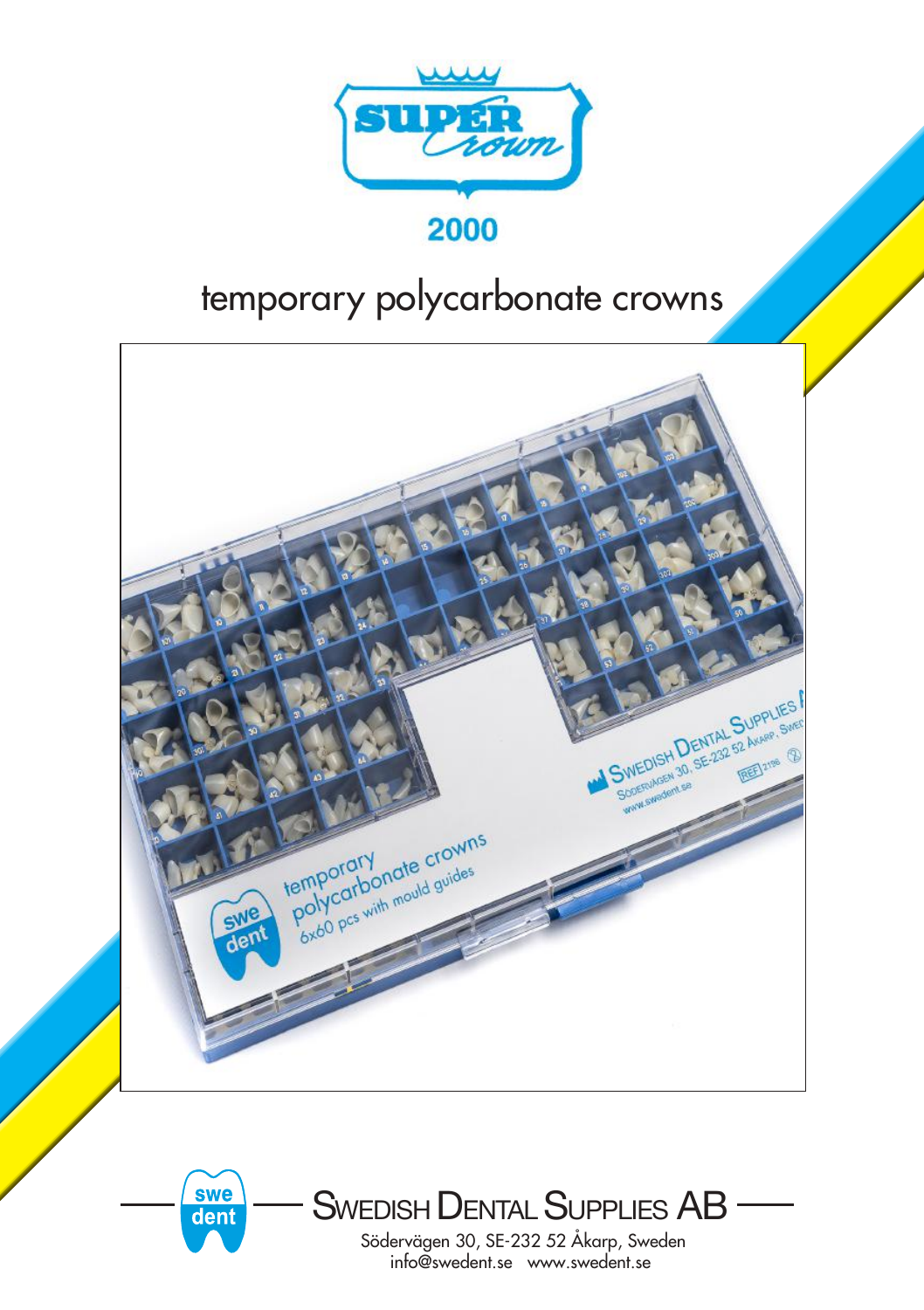## **TEMPORARY POLYCA**



Art. no. 2195. Anteriors and Premolars in 60 different sizes. Ass. box of 180 crowns, with mould guides.



Art. no. 2190. Anteriors and Premolars in 60 different sizes. Ass. box of 180 crowns, without mould guides.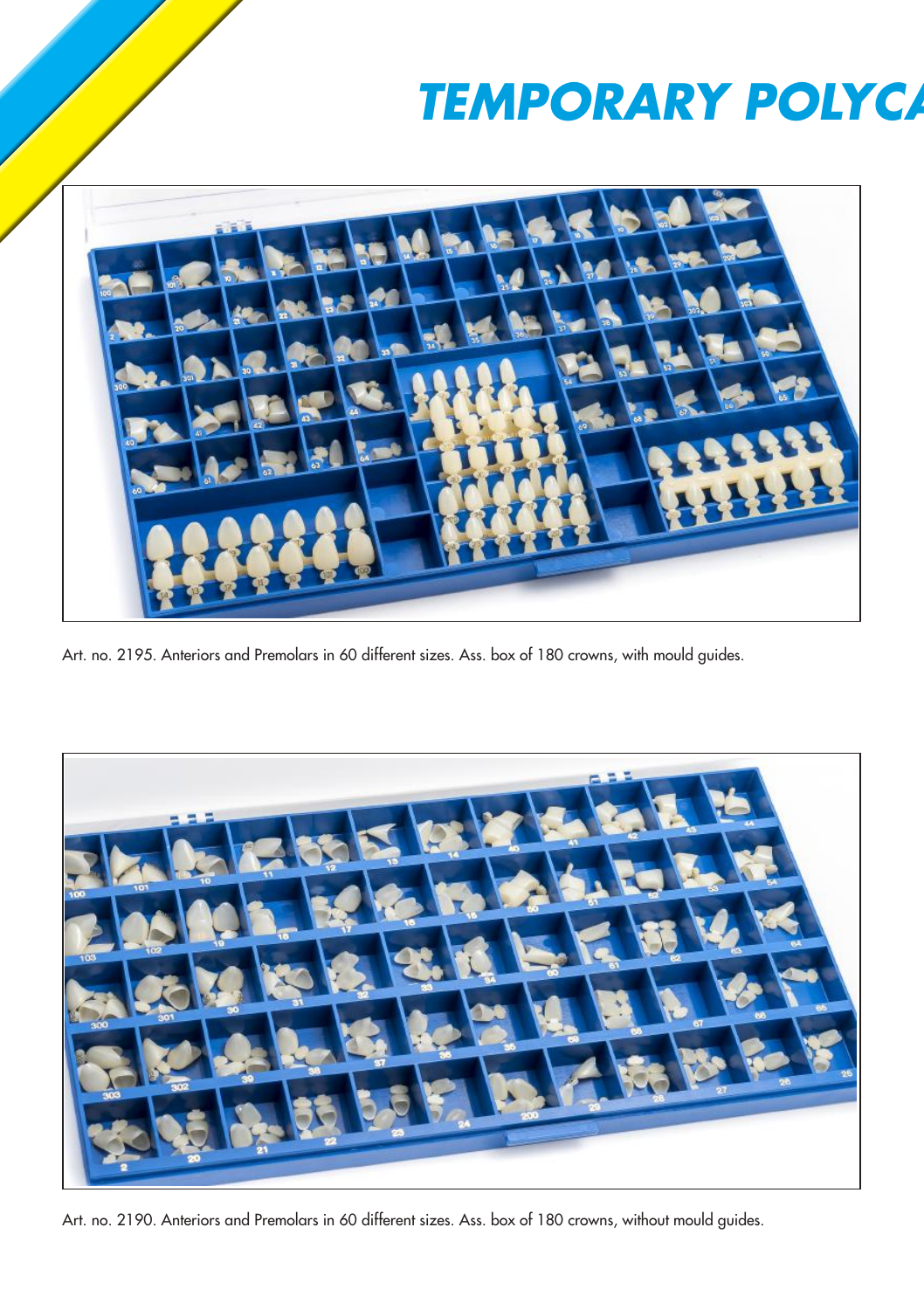## **ARBONATE CROWNS**



*Art. no. 2198. Anteriors and Premolars in 60 different sizes. Ass. box of 360 crowns, with mould guides.*

temporary<br>polycarbonate crowns dent  $5<sub>pc</sub>$ SWEDISH DENTAL SUPPLIES AB SWEDISH DENTAL SUPPLIES CE 0402 W.Swedent.se

Art. nr. 2215. Refill box of 5 crowns of any mould or size.